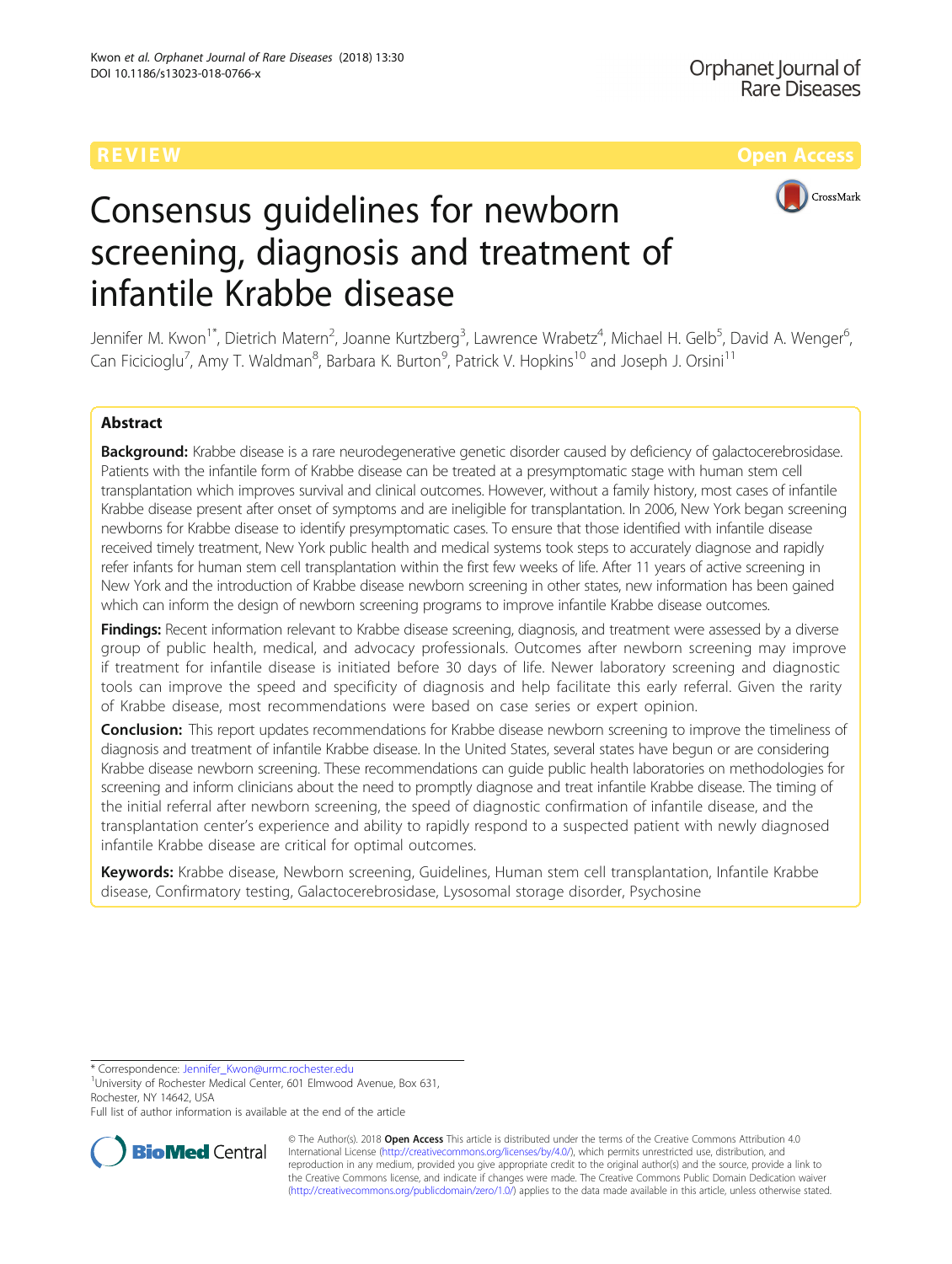# Background

Krabbe disease (KD) is an autosomal recessive, neurodegenerative disease caused by deficiency of the lysosomal enzyme galactocerebrosidase (GALC), which is essential for myelin turnover [\[1](#page-8-0)] and is encoded by the GALC gene. In the infantile form of KD (IKD), children can appear normal at birth, but in the first year, usually the first months, they develop irritability, feeding difficulties, progressive spasticity, blindness and deafness. Over time, IKD patients cease to have voluntary movements, and death occurs in infancy or childhood [[2](#page-8-0)]. Before New York (NY) instituted newborn screening for KD in 2006 [[2\]](#page-8-0), the estimated incidence was thought to be about 1 in 100,000 births [[1](#page-8-0), [2\]](#page-8-0), with the majority of KD patients expected to have IKD. The most common GALC mutation seen in IKD patients of European ancestry is a 30 kb deletion starting at intron 10 (of the 17-exon gene) and extending beyond the end of the gene. In 2004, Gelb and colleagues described a high-throughput GALC enzyme assay making use of dried blood spots (DBS) [\[3](#page-8-0)], and in 2005, Escolar and colleagues reported that presymptomatic human stem cell transplantation (HSCT) in IKD resulted in greatly improved outcomes compared to those who were untreated or treated after symptoms began [[4\]](#page-8-0).

Given the potential benefits of HSCT in presymptomatic infants with IKD, NY became the first state to mandate and implement KD-NBS to enable early diagnosis and treatment of KD. The experience of the first 8 years of newborn screening has recently been described [[5,](#page-8-0) [6](#page-8-0)]. The incidence of IKD in NY was lower than expected with only five affected infants (including one sibling pair) identified among nearly two million screened (1/394,000) [[5\]](#page-8-0). Only four infants ultimately received HSCT (the family of one infant with IKD initially refused, but they agreed to HSCT for a later-born sibling) and in this small cohort, two died and one had severe developmental delays [[6](#page-8-0)]. The NY experience emphasizes the challenges inherent in treating IKD, where symptoms appear so early and progress so quickly that HSCT, to be done at a "presymptomatic stage," needs to be initiated in the first month of life, and may be, even then, too late  $[6]$ .

The NY outcomes were unexpectedly poor given what was known of the previously reported cohort transplanted at Duke University [[4](#page-8-0)] and at other sites [\[7](#page-8-0)] where combined mortality was 10%. For example, only 1 of the 5 infants in NY was referred to a specialized transplant center in time to have HSCT before 30 days of age [\[6](#page-8-0)]. A recent report of the long-term developmental outcomes of 18 IKD infants who were transplanted presymptomatically at less than 2 months of age, showed that the 10 who were transplanted in the first 4 weeks of life had better survival and daily function [[8\]](#page-8-0). This suggests that IKD patients identified by NBS might have better outcomes if they are transplanted in the first month of life at a HSCT center experienced with this disorder.

The challenging timeline needed to improve IKD outcomes was the impetus for establishing a multi-state and multi-disciplinary KD-NBS task force ("Task Force") to review the literature, share recent experiences and develop new guidance to improve the speed of IKD diagnosis, and initiation of HSCT.

# Methods

The Task Force members (including all co-authors) were drawn from a larger group of public health, medical, and advocacy professionals who met in person in October 2015 to discuss how IKD outcomes might be improved after KD-NBS. The Task Force met by phone and inperson meetings between October 2015 and July 2017 to discuss the existing evidence, from which consensus recommendations were developed.

Figure [1](#page-2-0) shows a simplified graph of ideal time-points for KD-NBS, diagnosis of IKD, and referral to HSCT program. The graph also shows the key questions (labelled Q1-Q3 in Fig. [1\)](#page-2-0) being addressed by this Task Force.

#### Key questions to be addressed (Fig. [1\)](#page-2-0)

Question 1. Newborn Screening Laboratory: Are there preferred laboratory methods and workflows to ensure acceptable sensitivity, specificity, and timeliness in identifying IKD patients?

- a. Which methods are recommended as the primary screening test for IKD in DBS?
- b. Is second tier testing (subsequent studies for additional, more specific disease markers using the original NBS DBS sample) necessary? If so, which tests should be considered?
- c. How quickly does the laboratory need to report a positive screening result for IKD?

Question 2. Specialty Care Center (SCC): After the laboratory makes a referral, what confirmatory diagnostic testing should be performed to establish an IKD diagnosis?

- a. What testing is necessary to establish a diagnosis of IKD?
- b. Should ancillary neurodiagnostic tests such as from cerebrospinal fluid (CSF), magnetic resonance imaging (MRI), or electromyography, be obtained?

Question 3. Treatment: What criteria should be considered when referring IKD patients for HSCT?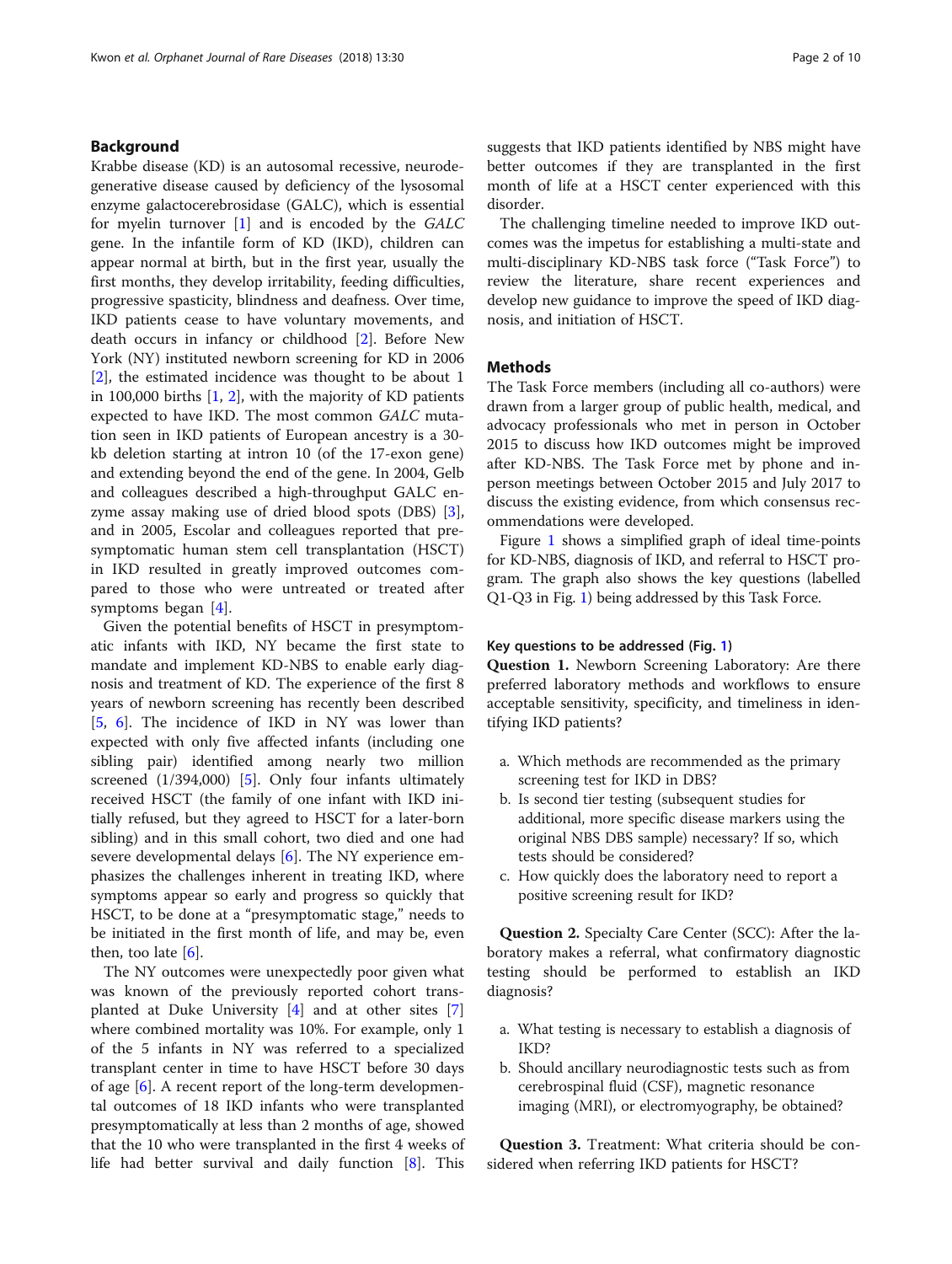<span id="page-2-0"></span>

Sources of Evidence: For the questions above, the Task Force collected available evidence in the form of 1) relevant articles identified by literature search of MEDLINE, EMBASE, and CINAHL databases, and 2) unpublished data provided by experts which were put in written abstract format and reviewed by members of the work group. The evidence review procedures were based on the Scottish Intercollegiate Guidelines Network (SIGN) criteria [\[9,](#page-8-0) [10](#page-8-0)] used in guideline development for other rare disorders [\[11](#page-8-0), [12](#page-8-0)]. Relevant articles and data were judged on their evidence quality. Level 1 evidence was based on randomized controlled trials; 2 on case-control or cohort studies; 3 on case series or reports; 4 on expert opinion. Recommendations in response to the questions above were graded A-D based on evidence quality, with grade A recommendations based primarily on high-quality level 1 evidence; B on levels 1 and 2 evidence; C on high quality case-control and cohort studies; and D on biased case-control studies, non-analytic case series, case reports or expert opinion.

# Results

# Question 1: Newborn screening for Krabbe disease using DBS

#### Initial screening tests

There are several approaches to DBS GALC enzyme evaluation for KD screening (Table 1). To date, all but one state program uses tandem mass spectrometry (MS/ MS) based assays, and several programs screen for several lysosomal enzymes simultaneously [[13](#page-8-0)–[16](#page-8-0)]. Missouri (MO) is currently employing fluorometry to screen for GALC activity and four other lysosomal enzymes [\[17\]](#page-8-0). Regardless of the methods, measures of GALC activity alone do not have sufficient specificity; significant overlap exists between GALC activities

observed in KD patients, GALC mutation carriers and healthy individuals with genotypes conferring in vitro GALC deficiency (pseudo-deficiency). For this reason, KD-NBS programs will typically employ additional tiers of screening if DBS GALC activity is reduced (Table [2](#page-3-0)).

#### Second tier screening tests

The strategy for additional testing of samples with low GALC activity in NY has been reported [\[5](#page-8-0), [13\]](#page-8-0). First, testing of other lysosomal enzymes is performed as a reference to assess sample quality. If there is still concern, full Sanger sequencing of all exons and all exon/intron boundaries of the GALC gene, as well as special PCR analysis, "GAP-PCR," to detect the common 30kbDel serves as the 2nd tier test. This has improved specificity so that infants with low GALC activity and known benign variants are not referred for follow-up [[5](#page-8-0)]. The genotype information can provide additional diagnostic

|  |  |  |  |  | Table 1 DBS based GALC enzyme assays for KD-NBS |  |  |  |  |  |
|--|--|--|--|--|-------------------------------------------------|--|--|--|--|--|
|--|--|--|--|--|-------------------------------------------------|--|--|--|--|--|

| Assay<br>Platform        | MS/MS                                                                                                                                           | MS/MS                                                                                                                                           | Fluorometry                                                                                                                               |
|--------------------------|-------------------------------------------------------------------------------------------------------------------------------------------------|-------------------------------------------------------------------------------------------------------------------------------------------------|-------------------------------------------------------------------------------------------------------------------------------------------|
| Marker                   | <b>GALC</b> activity                                                                                                                            | <b>GALC</b> activity                                                                                                                            | <b>GALC</b> activity                                                                                                                      |
| Substrate                | Synthetic analog of<br>galactosylceramide<br>containing a C8-<br>fatty acyl chain;<br>after incubation<br>with GALC, releases<br>novel ceramide | Synthetic analog of<br>galactosylceramide<br>containing a C7-<br>fatty acyl chain;<br>after incubation<br>with GALC, releases<br>novel ceramide | Artificial<br>fluorogenic<br>compound; after<br>incubation with<br>GALC, releases 4-<br>MU analog that<br>is measured<br>fluorometrically |
| States<br>using<br>assay | $\mathbf{H}$                                                                                                                                    | IL, KY, NY, OH                                                                                                                                  | МO                                                                                                                                        |
| Reference                | [3, 39]                                                                                                                                         | [3, 16, 40]                                                                                                                                     | [17]                                                                                                                                      |

\*Reagents have been discontinued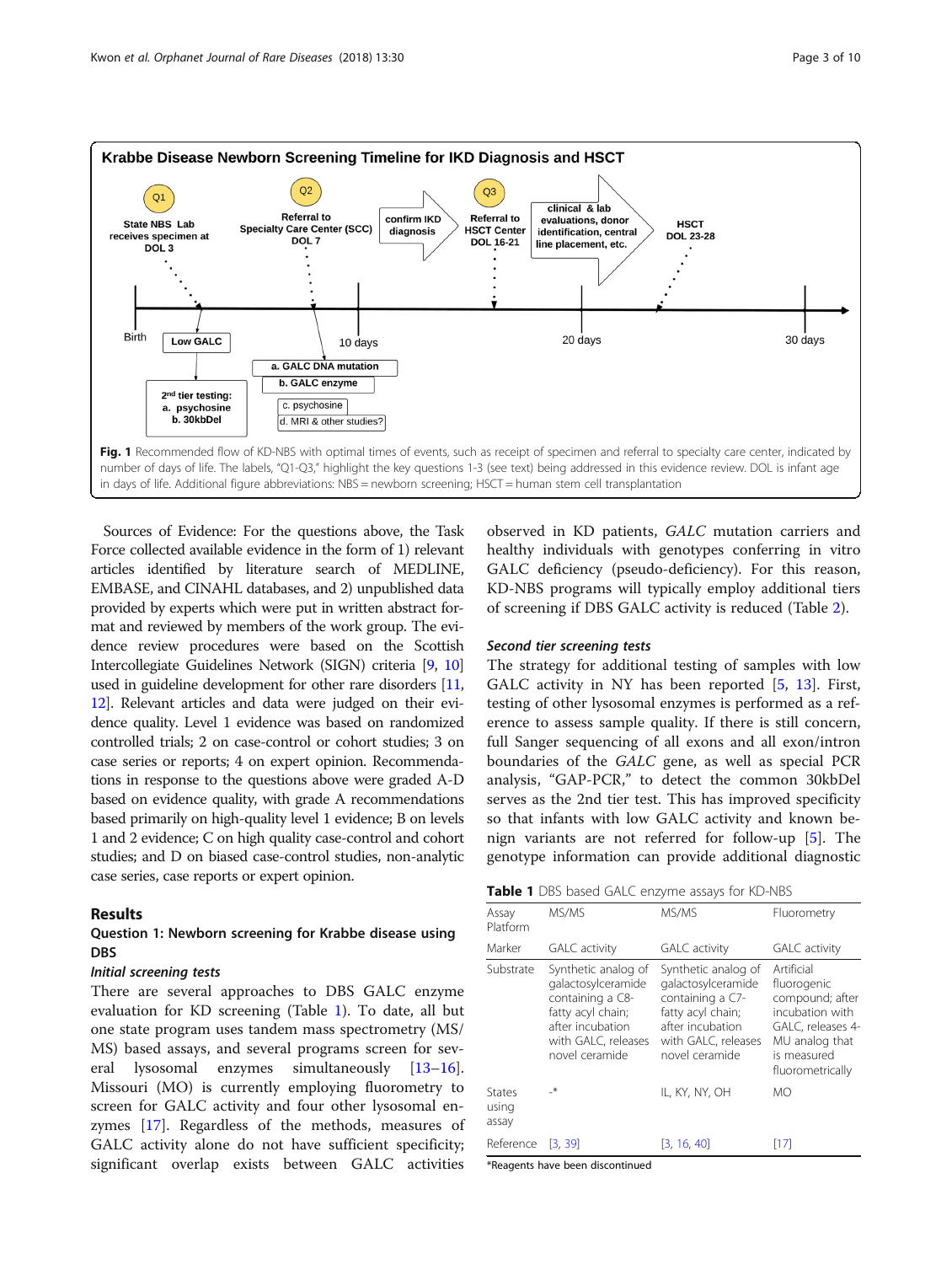<span id="page-3-0"></span>Table 2 Second tier testing methods in KD NBS

| Test<br>Method               | Rationale                                                                                                                                                                               | Advantages                                                                                                                                                                               | Disadvantages                                                                                                                                                                                                                                                                   |
|------------------------------|-----------------------------------------------------------------------------------------------------------------------------------------------------------------------------------------|------------------------------------------------------------------------------------------------------------------------------------------------------------------------------------------|---------------------------------------------------------------------------------------------------------------------------------------------------------------------------------------------------------------------------------------------------------------------------------|
| 30 kb<br>deletion<br>testing | Known pathogenic mutation, common<br>in IKD patients                                                                                                                                    | Low complexity, rapid assay.<br>When found homozygous indicates IKD.                                                                                                                     | Rare mutation, whose presence is more<br>likely to indicate carrier status (i.e. "false<br>positive") and where the absence will still<br>not avoid possible IKD ("false negative")                                                                                             |
| Psychosine<br>testing        | Appears to be associated with active<br>disease in KD patients                                                                                                                          | Rapid test that when elevated indicates IKD.                                                                                                                                             | Requires MS/MS equipment with higher<br>sensitivity than that typically used in NBS<br>labs but testing can be regionalized while<br>still ensuring rapid turnaround time.                                                                                                      |
| GALC<br>Genotyping           | With 30kbDel, it is traditionally considered<br>the "gold standard" 2nd tier testing in KD-<br>NBS, but there may still be GALC deletions<br>missed, leading to false negative results. | Can identify those infants at highest risk<br>for IKD. Provides some reassurance to<br>those who are carriers, have only enzyme<br>lowering polymorphisms, or known "mild"<br>mutations. | Instrumentation and expertise required are<br>beyond the capabilities of most NBS labs.<br>Many GALC mutations identified through<br>KD-NBS are of uncertain clinical significance.<br>Database of all known KD genotypes not<br>available to support genotype interpretations. |

and prognostic information before the infant is referred and can be valuable to the specialists charged with evaluating, providing counselling, and obtaining confirmatory testing. However, few programs have the ability to perform this level of comprehensive molecular genetic testing and genotypes of uncertain significance are frequently encountered, as seen in the ethnically diverse NY population [[5,](#page-8-0) [6\]](#page-8-0).

The MO NBS program has chosen to test only for the pathogenic 30kbDel mutation in those whose initial DBS GALC activity falls below a predetermined threshold. To further reduce the likelihood of false negative results, MO uses a second GALC activity value in their screening which is lower than the first, such that all infants falling below this value are referred to specialty care centers even if the 30kbDel is not detected [[17\]](#page-8-0).

Other strategies incorporate measurement of psychosine using liquid chromatography MS/MS as a 2nd tier test [[16\]](#page-8-0). Psychosine is one of several substrates of the GALC enzyme and its accumulation may cause or contribute to the demyelination and neurodegeneration in KD patients. There has been accumulating evidence that measurement of psychosine concentrations in DBS correlates with clinical disease in IKD patients. Psychosine is normal in controls or those with benign GALC variants, but elevated in the newborn DBS of KD patients with infantile and symptomatic late onset disease [[18](#page-8-0)–[20\]](#page-8-0). In NY, all confirmed IKD patients that were referred for HSCT had highly elevated psychosine values (Table [3\)](#page-4-0), and psychosine appears to be specific for severe symptomatic KD. In NY, the NBS laboratory has recently added psychosine testing as another second tier test used in conjunction with full Sanger sequencing and 30kbDel detection. NY state's current approach may be more than necessary for KD-NBS, since the available data from those known to have KD suggest that psychosine appears to be at least as good

as standard molecular GALC testing in determining the likelihood of IKD [\[16](#page-8-0), [19\]](#page-8-0).

In Kentucky (KY), the NBS program includes KD and two other lysosomal storage diseases (Pompe disease and Mucopolysaccharidosis type I), with three other lysosomal enzymes being tested as reference enzymes [[16\]](#page-8-0). Measuring activity with multiple lysosomal enzymes can increase clinical specificity, especially when these values are used with recently developed postanalytical tools that use variables, such as age at sample collection, birth weight and gestational age [[15,](#page-8-0) [21](#page-8-0), [22](#page-8-0)]. In KY, 2nd tier testing is employed when postanalytical multivariate analysis of the initial DBS LSD enzyme activities are abnormal. The 2nd tier tests include both the measurement of psychosine and testing for the 30kbDel. Full GALC sequencing is also performed but only when the post-analytical score is highly suggestive of KD, psychosine is normal, and one copy of 30kbDel is detected. A repeat DBS sample is requested when the post-analytical score is highly suggestive of KD but psychosine is normal and the 30kbDel is not identified [\[16](#page-8-0)]. This approach can efficiently and accurately identify newborns with IKD when psychosine is elevated and/or there is 30kbDel homozygosity. Assuming samples are collected on the 2nd day of life and arrive at the NBS laboratory on the following day, this approach allows reporting of abnormal KD-NBS results by the 5th day of life, the recommended age for reporting of abnormal results for critical NBS conditions [\[23](#page-8-0), [24\]](#page-8-0). When psychosine is normal and only one copy of 30kbDel is present, GALC sequencing of KY newborns is performed in a less emergent fashion to rule out later onset KD variants.

A recent case of IKD diagnosed by NBS in KY [[16](#page-8-0)] highlights the value of using psychosine as a second tier test. In this infant, GALC activity was reduced and psychosine was elevated (61 nmol/L; abnormal > 10 nmol/ L), prompting expedited referral to a transplant center on the 6th day of life followed by HSCT on the 24th day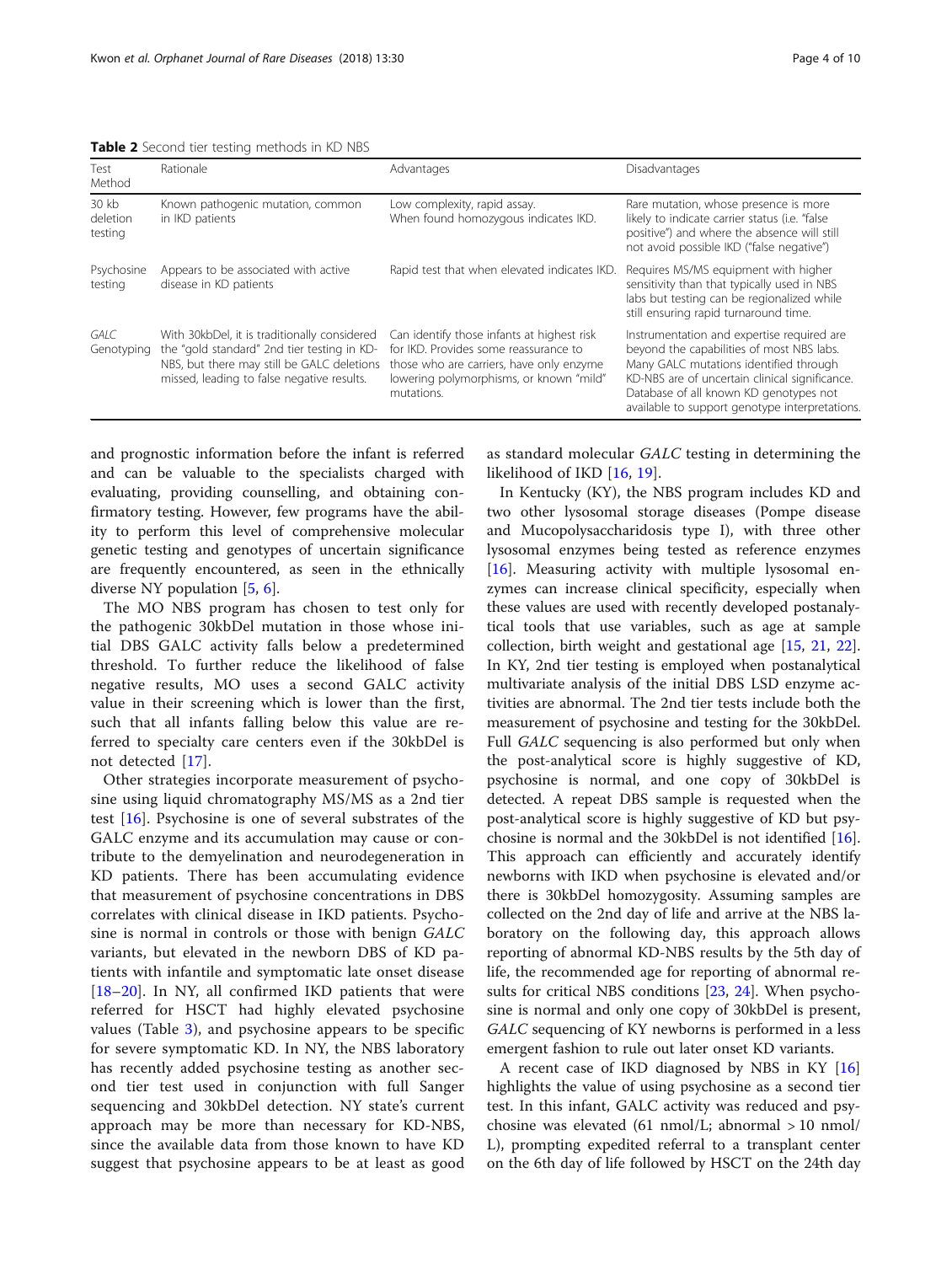|                                  | Patient <sup>a</sup> | GALC mutations<br>(simplified, allele1//allele2) <sup>a</sup> | WBC GALC <sup>a</sup><br>(mmol/h/mq) | psychosineb<br>(mmol/L) | Age at<br>$HSCT^a$                                                                                                                                                           | <b>HSCT</b><br>Center <sup>c</sup> | Outcome <sup>a</sup>                           |
|----------------------------------|----------------------|---------------------------------------------------------------|--------------------------------------|-------------------------|------------------------------------------------------------------------------------------------------------------------------------------------------------------------------|------------------------------------|------------------------------------------------|
| <b>IKD</b>                       |                      | 30kbDel//p.1546T+<br>p.X670Qext*42                            | 0.01                                 | 28.0                    | 32 days                                                                                                                                                                      | A                                  | Alive, significant delays but<br>interactive   |
|                                  | 2                    | 30kbDel//30kbDel                                              | 0.05                                 | 32.2                    | 31 days                                                                                                                                                                      | A                                  | Death                                          |
|                                  | 3                    | 30kbDel//30kbDel                                              | 0.02                                 | 38.1                    | refused                                                                                                                                                                      | $\qquad \qquad -$                  | Death                                          |
|                                  | $\overline{4}$       | 30kbDel// p.G360Dfs*2                                         | 0.12                                 | 60                      | 41 days                                                                                                                                                                      | B                                  | Alive, severe delays, minimally<br>interactive |
|                                  | 5                    | 30kbDel//30kbDel                                              | 0.05                                 | 53.1                    | 24 days                                                                                                                                                                      | B                                  | Death                                          |
| High risk for<br>KD <sup>a</sup> | $N = 8$              | Bi-allelic pathogenic GALC<br>mutations                       | Range:<br>$0.03 - 0.12$              | Range:<br>$0.21 - 2.7$  | Currently, all continue to do well and have had no<br>symptoms requiring additional referrals (follow-up<br>ranging from 1 to 9 years, J. Orsini, personal<br>communication) |                                    |                                                |

<span id="page-4-0"></span>Table 3 Summary of previously reported data from NY<sup>a</sup> comparing IKD infants' diagnostic results and outcomes to the 8 considered at high risk to develop KD (but who are asymptomatic to date)

<sup>a</sup>See articles on the NY state experience with KD NBS [\[5,](#page-8-0) [6\]](#page-8-0) for more detailed information<br><sup>b</sup>Psychosine values reported separately by Escolar et al. [20]: assignment of psychosine values

<sup>b</sup>Psychosine values reported separately by Escolar et al. [\[20](#page-8-0)]; assignment of psychosine values to appropriate infant performed by J. Orsini

HSCT Center: "A" centers have 5 or more years or experience with HSCT in young children with inherited metabolic conditions, and they have transplanted at least one patient with presymptomatic IKD in 5 years. Other HSCT programs are labelled "B"

of life. This infant's GALC genotyping showed only one pathogenic mutation on standard sequencing and only with further investigation was a novel deletion detected by using comparative genomic hybridization array testing. While the NY NBS laboratory would have identified the deletion, not all screening laboratories have this capability, and the fact that the genotype had not been observed in known IKD patients and in the absence of psychosine measurement, follow up would likely have led to a later transplant initiation. This case suggests an advantage of psychosine measurement over even sophisticated molecular genetic 2nd tier tests for IKD.

# Addressing Question 1: Are there preferred laboratory methods and workflows to ensure acceptable sensitivity, specificity, and timeliness in identifying IKD patients?

1a. Recommendation: Both MS/MS or fluorometric methods of measuring GALC activity can be used as the primary screen for KD, but neither is sufficiently specific for KD, let alone IKD, to be used alone. (Note: this recommendation was not graded because methodologies employed in NBS laboratories are subject to laboratory quality standards and regulations).

1b. Recommendation: Second tier testing should be done to improve the specificity of screening and the speed in identifying IKD (Table [2\)](#page-3-0). Once a sample is flagged because of an abnormal primary screen, the test that has the highest likelihood of identifying IKD cases using DBS are psychosine analysis with or without subsequent comprehensive molecular genetic analysis of the GALC gene. (Grade C recommendation).

1c. Recommendation: IKD can progress rapidly and must be considered a time-critical condition similar to galactosemia [[23](#page-8-0), [24\]](#page-8-0). It is likely that IKD outcomes are better when potential IKD cases are identified early by second tier testing and then referred to SCC's by the 5- 7th day of life (Fig. [1](#page-2-0)). Depending on the second tier tests chosen, urgent referrals may be initiated if psychosine levels are elevated or if there is a 30kbDel. SCC medical specialists should promptly see these potential IKD cases and have procedures in place for rapid referral to HSCT centers for further evaluation and treatment (see below, especially responses to Questions 2b and 3). (Grade D evidence.)

Of note, these guidelines are meant to ensure more rapid referral of potential IKD cases. The majority of those newborns with out-of-range results on first tier testing will NOT have IKD, but may be at risk for later onset forms of KD. The screening and follow-up protocols in these patients are not "time-critical" and are beyond the scope of this review.

# Question 2: Confirmatory diagnostic testing of newborns referred after abnormal KD-NBS

There are two diagnostic tests commonly used when infants are referred to specialty care centers for confirmatory testing:

a. Leukocyte GALC enzyme activity: When NYS began KD-NBS, leukocyte GALC activity, as performed in the Thomas Jefferson Lysosomal Diseases Testing Laboratory directed by Dr. David Wenger, was used as a confirmatory diagnostic assay and low GALC enzyme activity (previously set at  $\leq 0.15$  nmol/h/mg protein [\[2](#page-8-0)]), from this laboratory was thought to be predictive of who would develop IKD. These infants were categorized as at "high risk" for developing IKD. All 5 IKD patients identified in NYS were in this high-risk category; however, another 8 infants were also in this "high risk" group but they had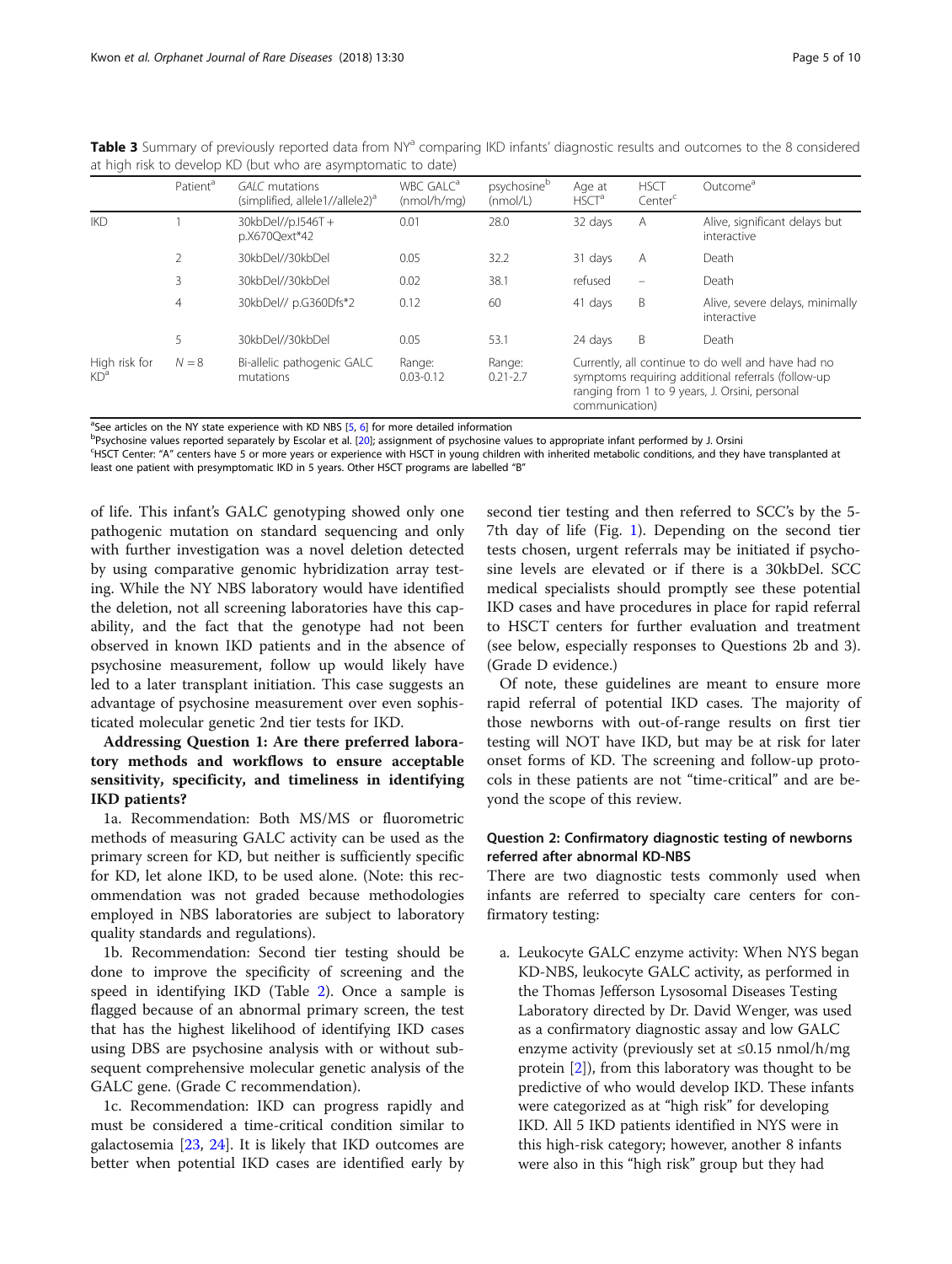more reassuring GALC genotypes and – as determined retrospectively - psychosine was not elevated (Table [3\)](#page-4-0) [[18,](#page-8-0) [20](#page-8-0)]. All 8, at the time of publication, appear to be developing normally [\[5](#page-8-0), [6\]](#page-8-0). Therefore, leukocyte GALC enzyme activity alone is not specific enough to identify IKD. More sensitive GALC activity assays have been proposed to better discriminate very low GALC activity indicative of IKD [\[25\]](#page-8-0). Until such assays become clinically available, psychosine testing in blood (see above) may be useful in the confirmatory testing phase after an abnormal NBS result [[19,](#page-8-0) [20](#page-8-0)].

b. GALC genotyping: The NY KD-NBS experience suggests that GALC genotype can be useful in identifying those infants likely to develop IKD, since all these infants had biallelic GALC mutations which had either been previously associated with IKD or predicted to be deleterious, i.e., frameshift mutations, in-frame deletions, and splice-site mutations [\[5](#page-8-0)]. Psychosine concentrations were elevated in the newborn DBS of these 5 IKD cases [\[20,](#page-8-0) [21](#page-8-0)]. The infants with very low leukocyte GALC enzyme activity but normal psychosine (see above) who have not developed IKD have at least one mutation previously seen in a later-onset case  $[1, 5]$  $[1, 5]$  $[1, 5]$  $[1, 5]$  or predicted to be "mild" (often missense mutations) (Table [3](#page-4-0)) [[18](#page-8-0)–[20\]](#page-8-0).

Finally, GALC genotyping is limited in its ability to detect GALC gene deletions [[26\]](#page-9-0), and overall, generalizations about prognosis can be difficult to make from genotype alone.

As discussed above, there are data indicating that an elevated blood concentration of psychosine is consistent with IKD  $[18–20]$  $[18–20]$  $[18–20]$ . Accordingly, psychosine testing may have diagnostic value at least when it is found to be elevated. To date, however, psychosine testing has not been included in routine follow up of at-risk patients identified through KD-NBS. Furthermore, longitudinal studies are required to determine if psychosine has value as a biomarker for determining if HSCT should be initiated in patients at risk for late onset KD.

In NY, additional neurodiagnostic studies were included in the protocol for confirmatory testing [[2\]](#page-8-0) at the SCC: MRI, lumbar puncture to obtain CSF, and nerve electrophysiology (e.g., nerve conduction studies). While it is known that in symptomatic Krabbe disease, there are MRI white matter changes, elevation in cerebrospinal fluid protein, and abnormal nerve conduction studies, these studies are difficult to interpret [[27](#page-9-0)–[30](#page-9-0)] in the young infant and take time to perform, further delaying referral for HSCT. Furthermore, HSCT centers experienced in performing metabolic stem cell transplants have the resources in place to rapidly perform high quality diagnostic testing. These centers often prefer to do these studies at their center to facilitate rapid interpretation. Therefore, though these neurodiagnostic studies can help resolve questions about risk of IKD, it is more important that steps be taken to refer potential IKD cases to HSCT centers as soon as possible where these studies can be obtained in parallel with other preparations for a possibly necessary transplant.

Addressing Question 2: What recommendations can be made about confirmatory testing strategies?

2a. Recommendation: IKD diagnosis traditionally has relied on both GALC activity and GALC mutational testing (with parental phase confirmation). Psychosine testing can aid in decision making, and because it can provide rapid results, it should be done by the SCC if it has not been done earlier. A mechanism must be in place to guarantee accelerated turn-around time for these three laboratory tests—GALC enzyme activity, GALC mutational analysis, and psychosine testing—because of their importance in determining the risk of true IKD and the urgency of HSCT. (Grade C).

2b. Recommendation: Since HSCT centers perform neurodiagnostic studies, such as MRI, lumbar puncture for CSF protein, and nerve conduction studies, when evaluating an infant at risk for IKD, the SCC does not need to perform these studies when assessing IKD risk. (Grade D).

#### Question 3. Selection of HSCT centers and timely referral

HSCT can arrest progression of KD through engraftment of donor-derived, enzyme-producing cells in the bone marrow, brain, and other organs [\[1](#page-8-0), [4\]](#page-8-0). Case series show that HSCT is effective in improving survival and neurologic outcomes in IKD when treatment is started presymptomatically [\[4](#page-8-0), [31](#page-9-0), [32](#page-9-0)]; in these studies, the IKD diagnosis was established before the 2nd week of life (even prenatally). Data on long-term outcomes are limited in this population. Of the two surviving and transplanted IKD patients identified through NY's KD-NBS program who were transplanted at 31 and 41 days of life, respectively; both have significant neurologic deficits [\[6](#page-8-0)]. A recent report of IKD patients transplanted in the first 2 months of life, suggests those transplanted during their first 4 weeks of life did better in terms of their overall survival and function (walking, need for G-tube, among others) than those transplanted during their 2nd month of life  $[8]$  $[8]$ .

Initiating HSCT in an infant diagnosed by NBS with IKD before 4 weeks of age is challenging. In NY, where the specialists already have genotyping information available at the time they see the patient, the referral from the NBS laboratory may still take over a week due to delays in sampling and shipping. Additional days are spent scheduling the specialist appointment and sending confirmatory testing, by which time the infant may be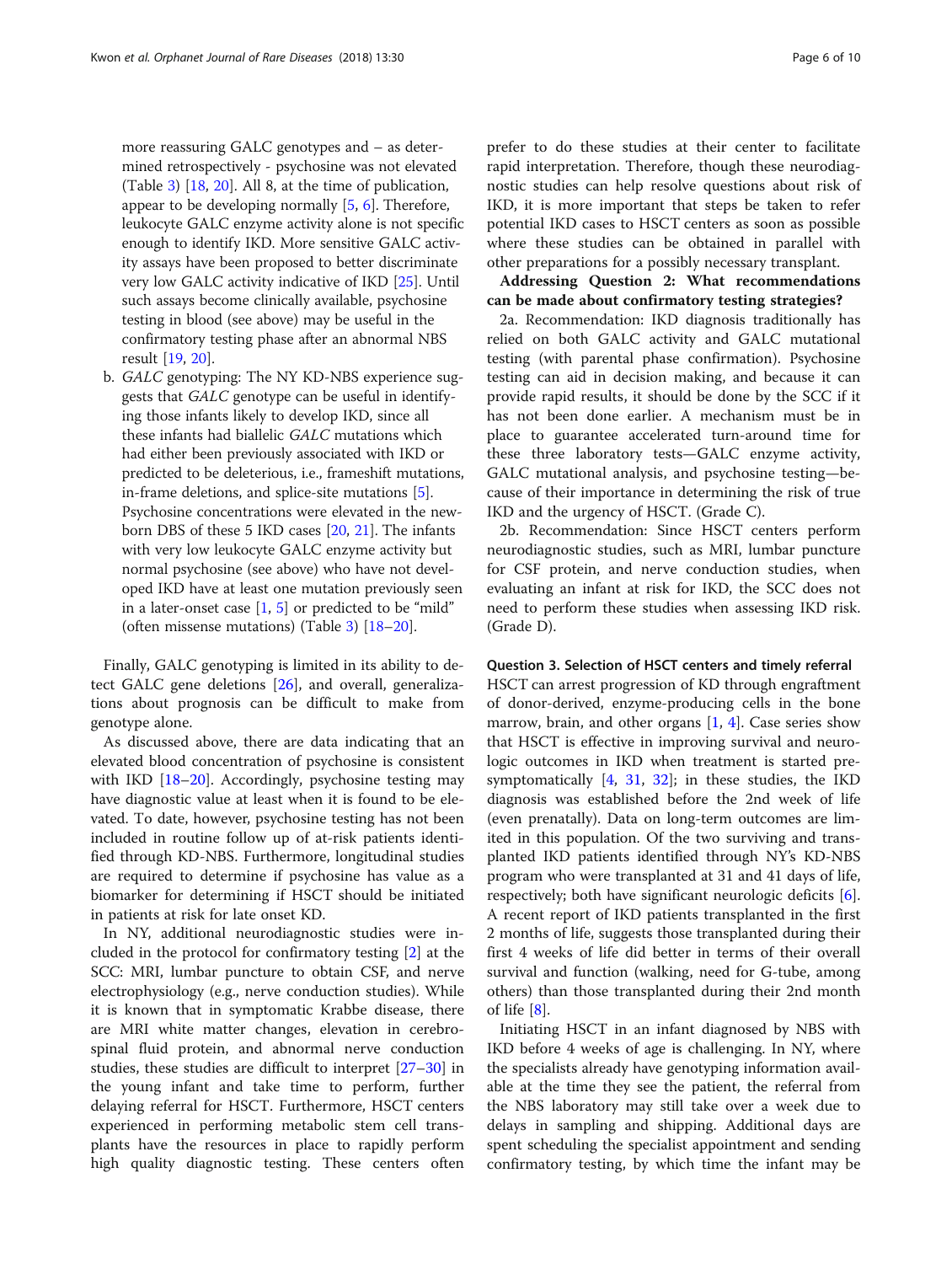2 weeks old. Table 4 shows the tasks of a metabolic transplant center preparing an infant with IKD for umbilical cord blood transplant which could easily take another 2 weeks. To prevent poor IKD treatment outcomes from delays in HSCT, the timing of all referrals needs to be closely scrutinized and streamlined. The patient with IKD identified through KD-NBS in KY demonstrates that more rapid treatment initiation is possible [\[16](#page-8-0)].

As with any other highly specialized medical procedure, the best results and fewest complications are achieved at centers that perform the procedure more frequently. Given the rarity of IKD, outcomes are likely to be more variable at less experienced HSCT centers even though these may be geographically closer to the IKD patient (Table [3](#page-4-0)). For rare disorders like IKD, the number of HSCT centers with experience in treating KD will be small, and IKD families may be presented with significant geographic and financial barriers to receiving timely HSCT at one of these centers. This is a serious consideration when implementing KD-NBS. State programs must have protocols in place to ensure that

Table 4 Schedule of HSCT Center tasks for infants with IKD requiring HSCT. These are the steps to be taken after: 1) KD-NBS and confirmatory testing established a diagnosis of IKD, 2) diagnosis and care options were discussed with the family

1. Refer to transplant center ASAP (DOL 5-6) (Fig. [1\)](#page-2-0)

2. HSCT Center helps to arrange insurance coverage, lodging, admission for work up

3.Baby admitted to HSCT Center (DOL 7-8):

- a. Blood drawn for stat HLA typing (high resolution Class I ABC, Class II DRB1), and studies, including, blood type, and psychosine
- b. Maternal blood for donor screening tests
- c. CSF for protein, cell count
- d. Neuroimaging tests: MRI brain with DTI
- e. Neurophysiological tests: EEG, BAER, VEP, nerve conduction tests
- f. Neurology and neurodevelopmental consult
- g. Hearing and vision evaluations
- h. Echocardiogram to check for PFO or PDA. If present, filter IV lines to prevent air emboli
- i. Physical therapy consultation
- j. When HLA typing is available, search for an unrelated cord blood unit donor, select units (> 4/6 match and > 5×10e7 cells/kg for HLAconfirmatory typing and GAL-C enzyme levels) to be used for final unit selection
- k. Proceed with insurance/third party payer authorization for transplantation
- l. Place central line and consider G-Tube placement for supplemental feeding
- m. Administer chemotherapy (currently 9 days)
- n. Make final cord blood unit selection during chemotherapy
- o. Administer transplant (DOL 21+)

infants diagnosed with IKD will be referred to an experienced HSCT center that is prepared to respond rapidly.

The goal in making these recommendations is to make sure that the family knows of an IKD diagnosis at a time when reasonable choices can be made. Accordingly, the providers in the SCC not only must quickly establish a probable IKD diagnosis, they also must counsel families of newborns of all therapeutic options, including refusal of HSCT.

Addressing Question 3: Given that HSCT treatment is effective in improving survival and neurologic outcomes in those with IKD, how can treatment outcomes be optimized?

3. Recommendation: Expert opinion suggests prompt referral to a center experienced with KD and other metabolic transplants could reduce variability in outcomes. This referral should occur no later than during the 3rd week of life (Fig. [1\)](#page-2-0) to ensure initiation of HSCT during the first 4 weeks of life. To accomplish this, the SCC initially assessing the referred infant should already have in place a clear protocol for rapid referral to an HSCT center. This assumes that preparations between SCC and HSCT centers have been made in anticipation of such a referral, with the goal of minimizing time to initiation of HSCT once a diagnosis of IKD has been established. (Grade D).

#### **Discussion**

KD-NBS remains controversial and there is still much to learn about the full range of disease presentation and management [[33,](#page-9-0) [34](#page-9-0)]. Dimmock, in a recent commentary cites the poor outcomes after HSCT in NY IKD patients as one reason to reject KD-NBS [\[35](#page-9-0)]. In NY only 4 patients with IKD were treated with HSCT [\[6](#page-8-0)], and while their outcomes were poorer than prior trials would have suggested [\[4](#page-8-0)], the NY IKD cohort was quite small. Case series of transplanted IKD patients suggest that better outcomes might be expected if the diagnosis of IKD was made very early [\[8](#page-8-0)] to allow HSCT in the first month of life. These IKD patients were identified presymptomatically because of their family history, and this knowledge allows families and medical providers valuable time to prepare for treatment. Achieving such early diagnosis and treatment is clearly more challenging after newborn screening, yet these burdens have not been insurmountable. Recently, two children were transferred (by plane provided by medical aid service) to Duke University from states (not NY) in order to receive their transplantation as quickly as possible (J. Kurtzberg, personal communication). Insurance coverage has not been a barrier (J. Kurtzberg, personal communication) since IKD is rare (based on NY data, incidence is 1/ 394,000), and very few centers have the expertise to perform HSCT in such young Krabbe patients.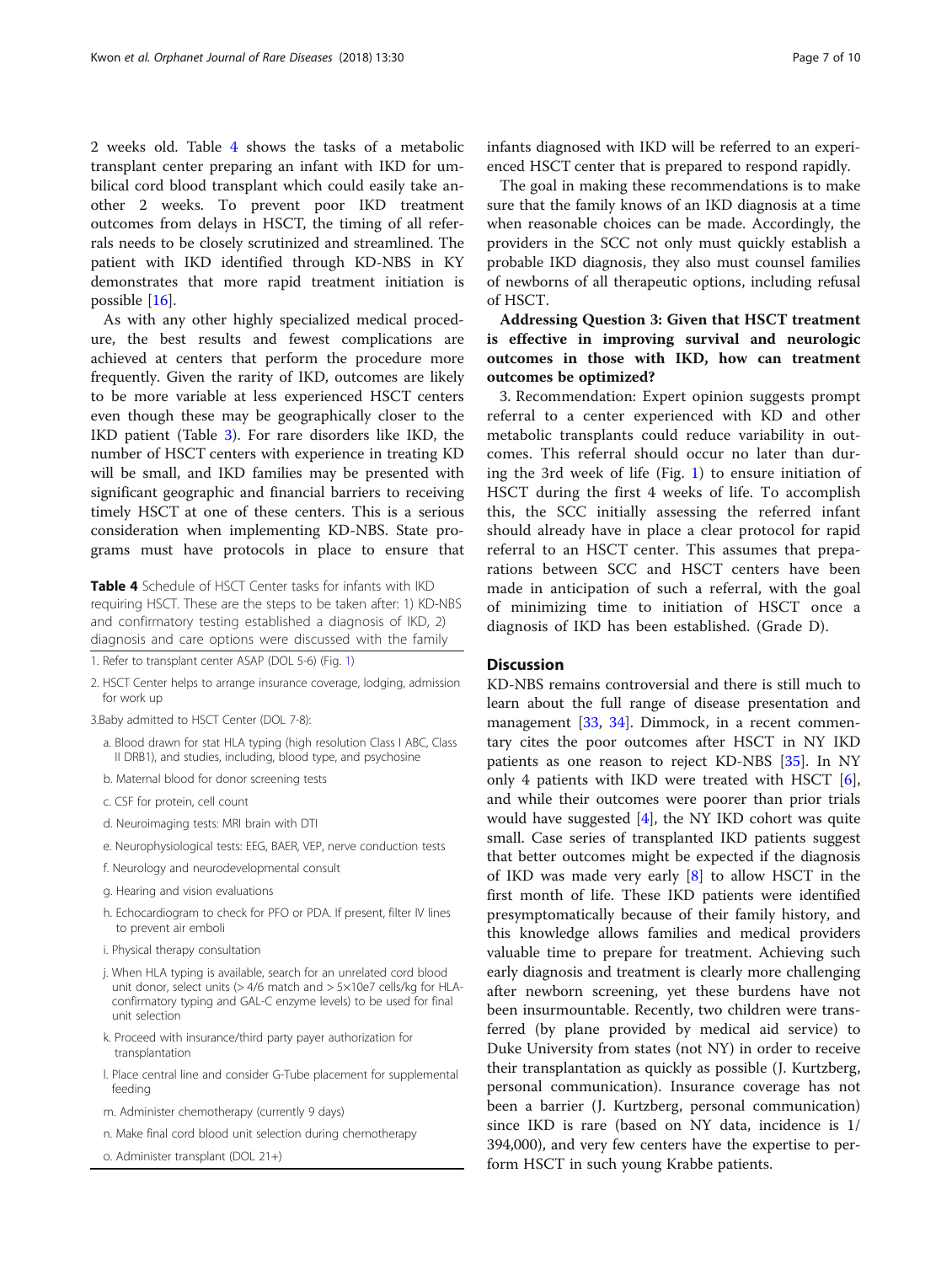If the goal of NBS is to screen for disorders where early diagnosis and treatment can significantly change outcomes, then there was reason to think that IKD meets this standard. KD-NBS can potentially identify IKD cases at an age where initiation of HSCT can markedly improve the survival and quality of life of children with IKD. This treatment currently cannot be considered a cure and disability is common [[4](#page-8-0), [8](#page-8-0)]. This guidance suggests that outcomes may be improved if greater awareness and efficiencies are introduced at the level of the screening laboratory, the SCC, and the HSCT center. All screening laboratories should have mechanisms for 2nd tier testing (psychosine measurement or some combination of psychosine testing, GALC genotyping, and 30kbDel testing) in place to rapidly identify the rare infants with low GALC activity on DBS who are likely to develop IKD. Furthermore, results of the 2nd tier testing should be available by the end of the first week of life. If the SCC clinicians responsible for confirmatory testing can receive this information early in the infant's 2nd week of life, this allows time to counsel the affected family about the disease, treatment options and possible outcomes, and to discuss the case with the HSCT center so that a coordinated approach to confirmatory diagnostic testing can be planned if the family chose to pursue a transplant. This early notification also gives the HSCT center time to arrange for transfer and identify an appropriate stem cell donor. The choice of HSCT center is also important and there should be a transparent discussion of the preferred HSCT center(s) to be used whenever KD-NBS is considered. These expectations and this timeline places significant burdens on the newborn screening program.

We recognize that given the rarity of IKD, there are only limited data to support these urgent recommendations. We have relied heavily on the opinions of experts directly involved in the screening, diagnosis and treatment of IKD. These opinions and the recent literature about KD-NBS does not constitute a high level of evidence, but this is often the case with rare metabolic disorders [[36\]](#page-9-0) These recommendations are meant to help states or regions considering KD-NBS to understand the planning, cooperation, and resources that need to be put in place for successful implementation.

This review has not touched on the issue of those infants who, on confirmatory testing do not have IKD but based on their low GALC enzyme activity and the presence of two GALC mutations are presumed to be at risk for KD, later in life. Counselling the families of those identified with late-onset KD has been extremely challenging in NY, the state that has had the longest experience with KD-NBS. In NY, none of approximately 40 individuals at risk for late-onset KD (with median followup of 5 years) have been reported as having any concerning neurologic symptoms (J. Orsini, personal communication). The lack of reported late-onset cases identified by KD-NBS, the documented variability of late-onset KD progression, and the limited information about the effectiveness of HSCT in this population, have contributed to the reluctance of families to come for routine clinical follow-up  $[5, 12]$  $[5, 12]$  $[5, 12]$  $[5, 12]$  $[5, 12]$ . This situation may change as more is learned about HSCT outcomes in late-onset KD and the natural history of late-onset KD. But until then, these guidelines view the primary goal of KD-NBS as identifying IKD as the "core condition," with the late-onset KD cases considered "secondary targets" or disorders that can be detected in the screening for core panel conditions [\[37,](#page-9-0) [38\]](#page-9-0).

The guidance in this review describes a recommended response to a possible diagnosis of IKD. The reported outcomes of IKD patients identified by KD-NBS may improve in the future if KD-NBS programs stress timely identification of IKD patients and pay attention to maximizing efficiency at every stage of the referral process. NBS programs that add KD to their panels must engage their state's specialty care centers, clinical reference laboratories, HSCT centers and insurers prior to NBS program implementation in order to define the goal of screening and then develop a plan that ensures smooth referral of patients and samples without delays. In addition, long-term follow up programs, including a nationwide and accessible registry, should be established to more quickly gather a robust data set to support future evidence based program adjustments.

## Conclusions

Key questions about KD-NBS and IKD were addressed by evaluating new evidence. One recommendation was that newborn screening laboratories using GALC enzyme activity to screen for KD also employ 2nd tier testing to improve the speed and specificity of making an IKD diagnosis. Screening workflows should be designed to allow IKD to be identified by the 5th day of life. Another recommendation identified confirmatory testing strategies but emphasized that if IKD was likely (psychosine elevated and/or genotype of known pathogenic significance), referral to the HSCT center should be expedited, even if confirmatory tests were pending or would have to be conducted at the HSCT center. The evidence so far indicates that the key to optimal outcomes in IKD is achieving an early diagnosis and prompt initiation of stem cell transplantation. These recommendations will help guide programs considering or currently conducting KD-NBS.

#### Abbreviations

30kbDel: 30 kb deletion; CSF: Cerebrospinal fluid; DBS: Dried blood spot; GALC: Galactocerebrosidase; HSCT: Human stem cell transplantation; IKD: Infantile Krabbe disease; KD: Krabbe disease; KD-NBS: Krabbe disease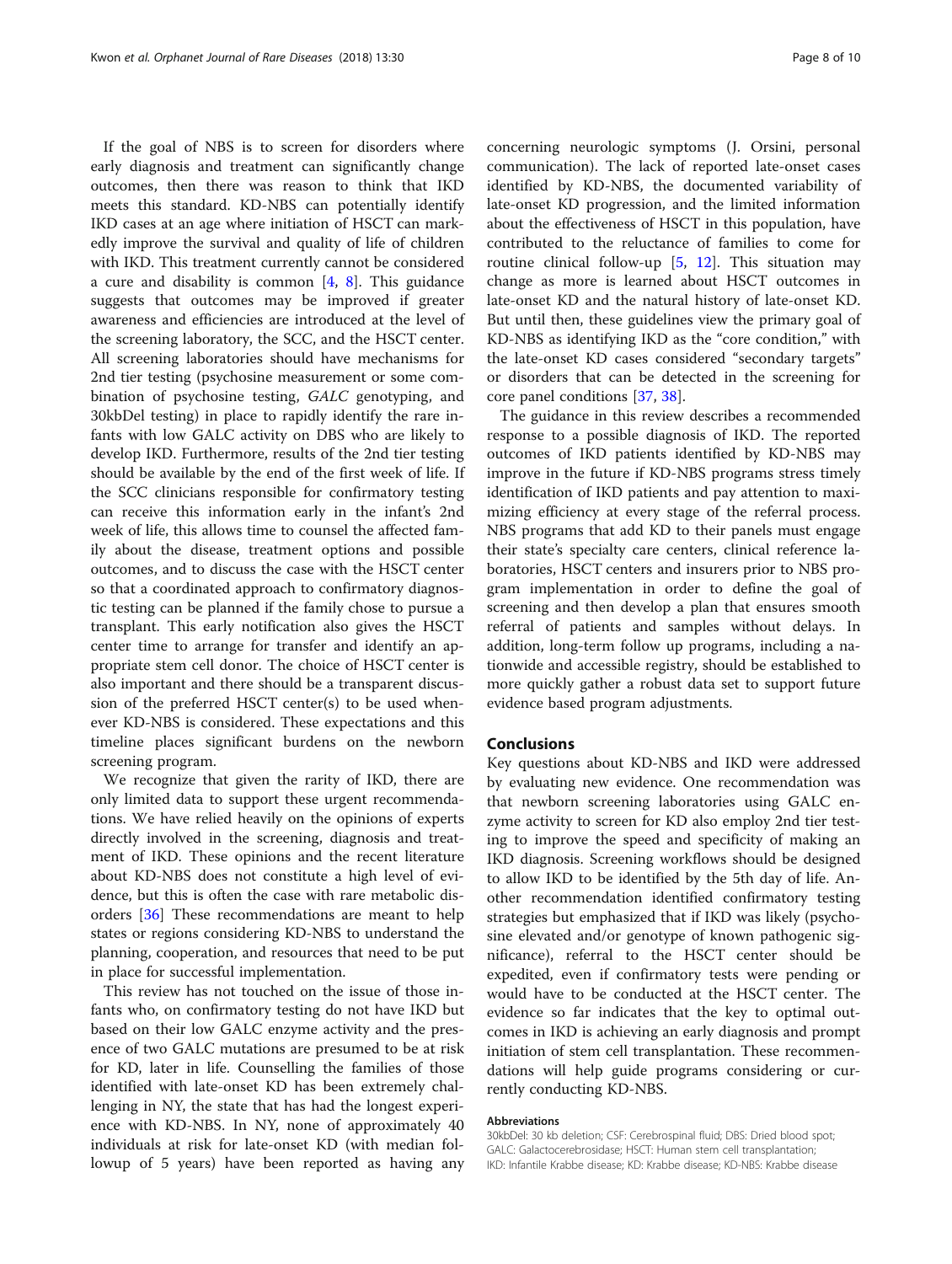<span id="page-8-0"></span>newborn screening; KY: Kentucky (US state); LSD: Lysosomal storage disorder; MO: Missouri (US state); MRI: Magnetic resonance imaging; NBS: Newborn screening; NY: New York (US state); SCC: Specialty Care Center

#### Acknowledgements

Not applicable

#### Funding

The Hunter's Hope Foundation provided travel expenses and administrative support for in-person and telephone meetings.

#### Availability of data and materials

Data sharing not applicable to this article as no datasets were generated or analysed during the current study

#### Authors' contributions

All authors participated in reviewing published and unpublished information relevant to KD-NBS. JMK, JO, DM, and MG provided the first draft and all authors provided critical revisions for content. All authors read and approved the final manuscript.

#### Ethics approval and consent to participate

Not applicable, literature review only

#### Consent for publication

Not applicable

#### Competing interests

The authors declare that they have no competing interests

### Publisher's Note

Springer Nature remains neutral with regard to jurisdictional claims in published maps and institutional affiliations.

#### Author details

<sup>1</sup>University of Rochester Medical Center, 601 Elmwood Avenue, Box 631, Rochester, NY 14642, USA. <sup>2</sup>Biochemical Genetics Laboratory, Mayo Clinic, 200 First Street SW, Rochester, MN 55905, USA. <sup>3</sup>Pediatric Blood and Marrow Transplant Program, Duke University Medical Center, 2400 Pratt Street, Durham, NC 27705, USA. <sup>4</sup>Hunter James Kelly Research Institute (HJKRI), University at Buffalo Jacobs School of Medicine and Biomedical Sciences, NYS Center of Excellence, 701 Ellicott St, Buffalo, NY 14203, USA. 5 Department of Chemistry and Biochemistry, University of Washington, Seattle, WA 98195, USA. <sup>6</sup>Sidney Kimmel Medical College, 1020 Locust St, Room 346, Philadelphia, PA 19107, USA. <sup>7</sup>The Children's Hospital of Philadelphia, Division of Human Genetics and Metabolism, 3501 Civic Center Blvd., Philadelphia, PA 19104, USA. <sup>8</sup>The Children's Hospital of Philadelphia, Leukodystrophy Center, Division of Neurology, 34th Street and Civic Center Boulevard, Philadelphia, PA 19104, USA. <sup>9</sup>Ann & Robert H. Lurie Children's Hospital, 225 E. Chicago Avenue, Chicago, IL 60611, USA. <sup>10</sup>Newborn Screening Unit Missouri State Public Health Laboratory, 101 N. Chestnut St., PO Box 570, Jefferson City, MO 65102-0570, USA. <sup>11</sup>Wadsworth Center, New York State Department of Health, Newborn Screening Program, David Axelrod Institute, 120 New Scotland Ave., Albany, NY 12201, USA.

#### Received: 20 November 2017 Accepted: 12 January 2018 Published online: 01 February 2018

#### References

- 1. Wenger DA, Escolar ML, Luzi P, Rafi MA. Krabbe disease (globoid cell Leukodystrophy). In: Valle D, Beaudet AL, Vogelstein B, Kinzler KW, Antonarakis SE, Ballabio A, Gibson K, Mitchell G, editors. The online metabolic and molecular bases of inherited disease. New York: McGraw-Hill; 2014. [http://ommbid.mhmedical.com/content.aspx?bookid=971&sectionid=](http://ommbid.mhmedical.com/content.aspx?bookid=971§ionid=62644214) [62644214.](http://ommbid.mhmedical.com/content.aspx?bookid=971§ionid=62644214) Accessed 03 Feb 2017.
- 2. Duffner PK, Caggana M, Orsini JJ, Wenger DA, Patterson MC, Crosley CJ, et al. Newborn screening for Krabbe disease: the New York state model. Pediatr Neurol. 2009;40:245–52.
- Li Y, Brockmann K, Turecek F, Scott CR, Gelb MH. Tandem mass spectrometry for the direct assay of enzymes in dried blood spots: application to newborn screening for Krabbe disease. Clin Chem. 2004;50:638–40.
- 4. Escolar ML, Poe MD, Provenzale JM, Richards KC, Allison J, Wood S, et al. Transplantation of umbilical-cord blood in babies with infantile Krabbe's disease. NEJM. 2005;352:2069–81.
- 5. Orsini JJ, Kay DM, Saavedra-Matiz CA, Wenger DA, Duffner PK, Erbe RW, et al. Newborn screening for Krabbe disease in New York state: the first eight years' experience. Genet Med. 2016;18:239–48.
- 6. Wasserstein MP, Andriola M, Arnold G, Aron A, Duffner P, Erbe RW, et al. Clinical outcomes of children with abnormal newborn screening results for Krabbe disease in New York state. Genet Med. 2016;18:1235–43.
- 7. Duffner PK, Caviness VS Jr, Erbe RW, Patterson MC, Schultz KR, Wenger DA, et al. The long-term outcomes of presymptomatic infants transplanted for Krabbe disease: report of the workshop held on July 11 and 12, 2008, Holiday Valley, New York. Genet Med. 2009;11:450–4.
- 8. Wright MD, Poe MD, DeRenzo A, Haldal S, Escolar ML. Developmental outcomes of cord blood transplantation for Krabbe disease: a 15-year study. Neurology. 2017;89:1365–72.
- 9. Harbour R, Miller J for the Scottish Intercollegiate Guidelines Network Grading Review Board. A new system for grading recommendations in evidence based guidelines. BMJ. 2001;323:334–6.
- 10. Scottish Intercollegiate Guidelines Network (SIGN). SIGN 50: a guideline developer's handbook. Edinburgh: SIGN; 2015. (SIGN publication no. 50). [November 2015]. Available from URL: [http://www.sign.ac.uk.](http://www.sign.ac.uk) Accessed 15 Oct 2016
- 11. Baumgartner MR, Horster F, Dionisi-Vici C, Haliloglu G, Karall D, Chapman KA, et al. Proposed guidelines for the diagnosis and management of methylmalonic and propionic acidemia. Orphanet J Rare Dis. 2014;9:130.
- 12. Haberle J, Boddaert N, Burlina A, Chakrapani A, Dixon M, Huemer M, et al. Suggested guildelines for the diagnosis and management of urea cycle disorders. Orphanet J Rare Dis. 2012;7:32.
- 13. Orsini JJ, Saavedra-Matiz CA, Gelb MH, Caggana M. Newborn screening for Krabbe's disease. J Neurosci Res. 2016;94:1063–75.
- 14. Elliott S, Buroker N, Cournoyer JJ, Potier AM, Trometer JD, Elbin C, et al. Pilot study of newborn screening for six lysosomal storage diseases using tandem mass spectrometry. Mol Genet Metab. 2016; doi:http://dx.doi.org/ 10.1016/j.ymgme.2016.05.015
- 15. Matern D, Gavrilov D, Oglesbee D, Raymond K, Rinaldo P, Tortorelli S. Newborn screening for lysosomal storage disorders. Semin Perinatol. 2015; 39:206–16.
- 16. Minter-Baerg M, Stoway SD, Hart J, Mott L, Peck DS, Nett SL, et al. Precision newborn screening for lysosomal disorders. Genet Med. 2017; [https://doi.](http://dx.doi.org/10.1038/gim.2017.194) [org/10.1038/gim.2017.194](http://dx.doi.org/10.1038/gim.2017.194). [Epub ahead of print]
- 17. Hopkins PV. slide 10 of [https://www.aphl.org/conferences/proceedings/](https://www.aphl.org/conferences/proceedings/Documents/2016/NBS-Genetic-Testing-Symposium/05Hopkins.pdf) [Documents/2016/NBS-Genetic-Testing-Symposium/05Hopkins.pdf](https://www.aphl.org/conferences/proceedings/Documents/2016/NBS-Genetic-Testing-Symposium/05Hopkins.pdf). Accessed 1 July 2016.
- 18. Chuang WL, Pacheco J, Zhang XK, Martin MM, Biski CK, Keutzer JM, et al. Determination of psychosine concentration in dried blood spots from newborns that were identified via newborn screening to be at risk for Krabbe disease. Clin Chim Acta. 2013;419:73–6.
- 19. Turgeon CT, Orsini JJ, Sanders KA, Magera MJ, Langan TJ, Escolar ML, et al. Measurement of psychosine in dried blood spots–a possible improvement to newborn screening programs for Krabbe disease. JIMD. 2015;38:923–9.
- 20. Escolar ML, Kiely BT, Shawgo E, Hong X, Gelb MH, Orsini JJ, et al. Psychosine, a marker of Krabbe phenotype and treatment effect. Mol Genet Metab. 2017;121:271–8.
- 21. Hall PL, Marquardt G, McHugh DM, Currier RJ, Tang H, Stoway SD, et al. Postanalytical tools improve performance of newborn screening by tandem mass spectrometry. Genet Med. 2014;16:889–95.
- 22. Marquardt G, Currier R, McHugh DM, Gavrilov D, Magera MJ, Matern D, et al. Enhanced interpretation of newborn screening results without analyte cutoff values. Genet Med. 2012;14:648–55.
- 23. Advisory Committee on Heritable Disorders in Newborns and Children. Recommendation. Timely newborn screening goals. 2015. [https://www.hrsa.](https://www.hrsa.gov/sites/default/files/hrsa/advisory-committees/heritable-disorders/reports-recommendations/letter-to-sec-timely-newborn%20.pdf) [gov/sites/default/files/hrsa/advisory-committees/heritable-disorders/reports](https://www.hrsa.gov/sites/default/files/hrsa/advisory-committees/heritable-disorders/reports-recommendations/letter-to-sec-timely-newborn%20.pdf)[recommendations/letter-to-sec-timely-newborn%20.pdf.](https://www.hrsa.gov/sites/default/files/hrsa/advisory-committees/heritable-disorders/reports-recommendations/letter-to-sec-timely-newborn%20.pdf) Accessed 1 July 2016.
- 24. SIMD Position statement: identifying abnormal newborn screens requiring immediate notification of the health care provider. 2014. [http://www.simd.](http://www.simd.org/Issues/SIMD%20NBS%20Critical%20Conditions%20policy%20statement.pdf) [org/Issues/SIMD%20NBS%20Critical%20Conditions%20policy%20statement.](http://www.simd.org/Issues/SIMD%20NBS%20Critical%20Conditions%20policy%20statement.pdf) [pdf](http://www.simd.org/Issues/SIMD%20NBS%20Critical%20Conditions%20policy%20statement.pdf). Accessed 1 July 2016.
- 25. Liao HC, Spacil Z, Ghomashchi F, Escolar ML, Kurtzberg J, Orsini JJ, et al. Lymphocyte galactocerebrosidase activity by LC-MS/MS for post-newborn screening evaluation of Krabbe disease. Clin Chem. 2017;63:1363–9.